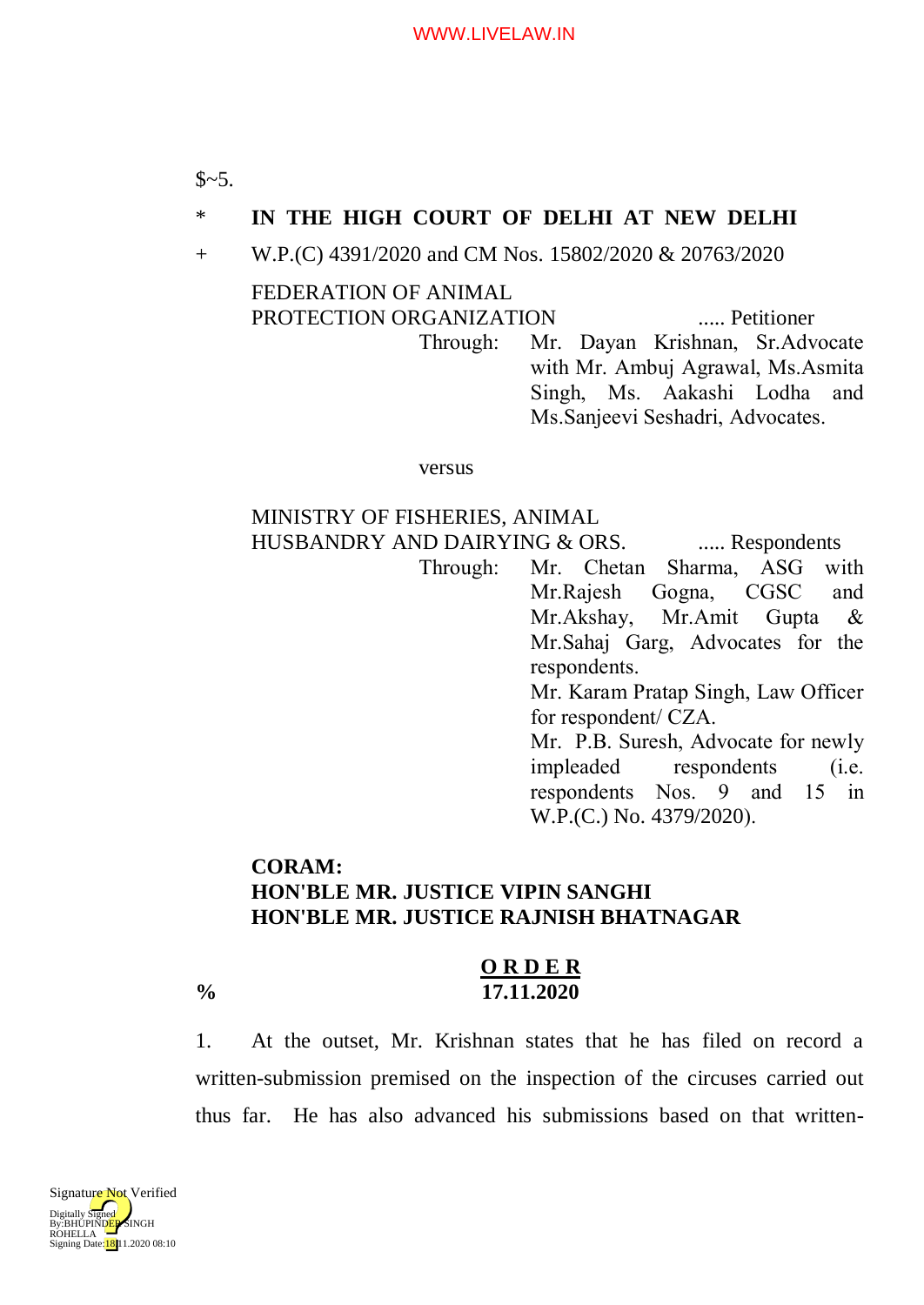#### WWW.LIVELAW.IN

submission. One shocking aspect pointed out by him is that as opposed to about 740 animals registered with the Animal Welfare Board of India, information only in regard to 28 captive animals has been retrieved during the inspection, leaving a massive gap of 712 animals.

2. We direct the respondent Board as well as the Central Zoo Authority to file their affidavits disclosing the status of all the animals which are registered with it. It also appears that as opposed to 28 circuses registered with the respondent Board, inspection has been carried out only in respect of 19 circuses and there is no inspection in the other circuses. The Board shall also place on record the basis for the complete inspection not being carried out. If further inspections need to be carried out, the same shall be conducted in terms of our earlier orders with participation of the two petitioners before us in both the connected matters.

3. Since the petitioner has raised a constitutional challenge to the provisions of Sections 21 to 27 of the Prevention of Cruelty to the Animals Act, 1960, and the circuses who have kept captive animals, would be directly affected, in case, this Court were to grant the relief as prayed for, it would be appropriate that the said circuses are impleaded in the present petition at least in a representative capacity so that they are in a position to meet the said challenge. The petitioners in W.P.(C.) No. 4379/2020 have impleaded the circuses which are registered with the respondent Board as respondents No.5 to 31 in W.P.(C.) No. 4379/2020. We direct the petitioners herein to implead them as party respondents in the present petition and a copy of the present petition along with its annexures be served on the said respondents through counsel, and to those who are not